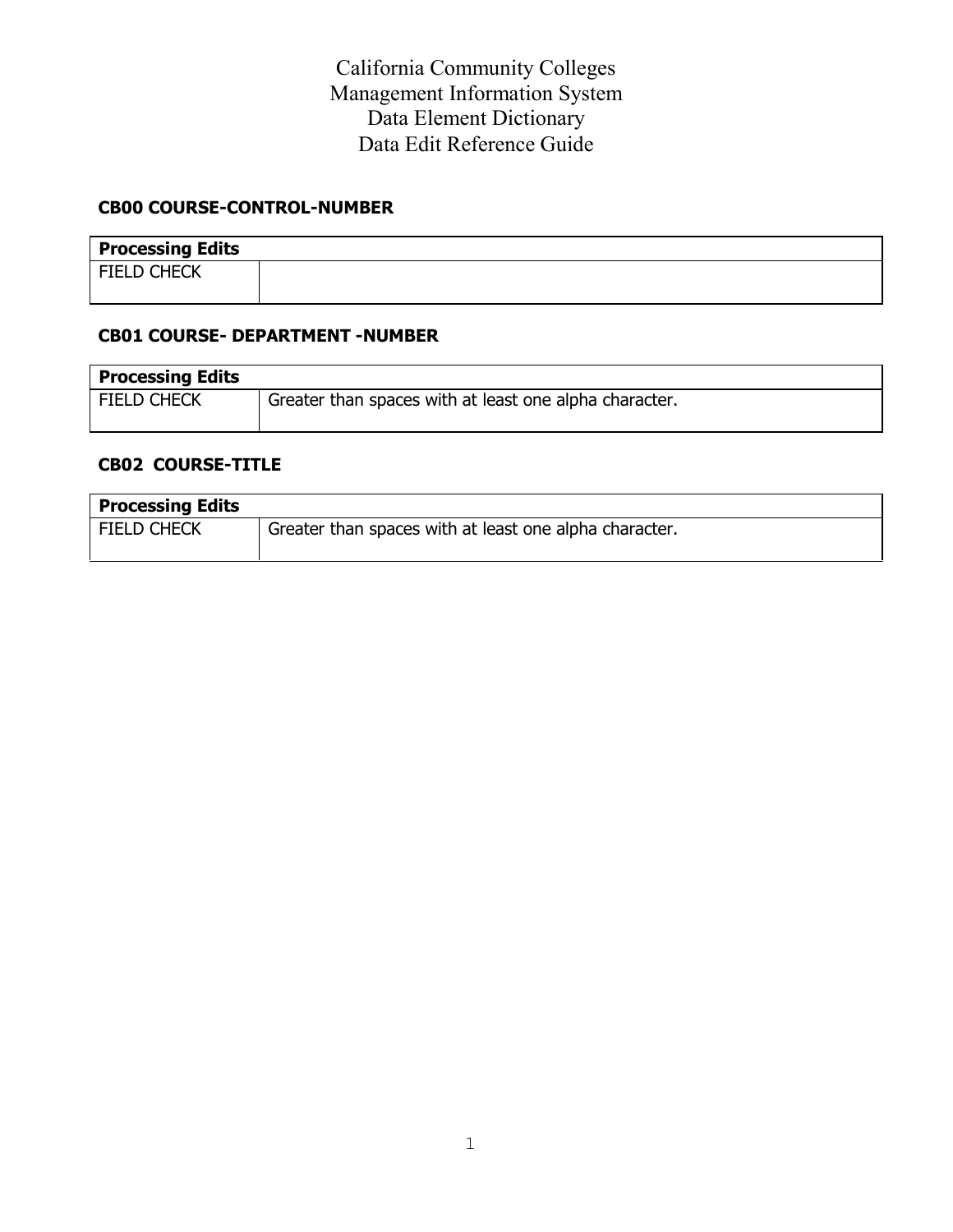# **CB03 COURSE-TOP-CODE**

| <b>Processing Edits</b> |                                                                                                                                                                                                           |
|-------------------------|-----------------------------------------------------------------------------------------------------------------------------------------------------------------------------------------------------------|
| <b>FIELD CHECK</b>      | Must be one of the TOP codes provided by the Academic Affairs division of the<br>Chancellor's Office.                                                                                                     |
| <b>INTEGRITY CHECK</b>  | These checks are also in Noncredit Category (CB22).                                                                                                                                                       |
|                         | If CB22 = A (ESL), CB03 must = $4930.84 - 4930.87$ , 4931.00.                                                                                                                                             |
|                         | If CB22 = B (Citizenship for Immigrants), CB03 must = $2201.20$ , $2205.00$ ,<br>2207.00, or 4930.90.                                                                                                     |
|                         | If $CB22 = C$ (Elementary & Secondary Basic Skills), CB03 must be one of the<br>basic skills TOP code, except ESL, as specified in the TOP code manual and<br>CB08 (COURSE-BASIC-SKILLS-STATUS) must = B. |
|                         | If $CB22 = D$ (Health & Safety), CB03 must = one of the following:<br>0835.10, 0835.70, 0835.80, 0837.00, 0899.00, 1299.00, 1306.00, 1306.99,<br>2104.00, 2104.40, 2104.50, 2105.30, 2133.00, or 2199.00. |
|                         | If $CB22 = E$ (Courses for Persons with Substantial Disabilities),<br>$CB03$ must = any valid TOP code except those used for Basic Skills.                                                                |
|                         | If CB22 = F (Parenting) CB03 must = $1305.00 - 1305.90$ , or $1308.00$                                                                                                                                    |
|                         | If CB22 = G (Home Economics) CB03 must = $1301.00 - 1399.00$ .                                                                                                                                            |
|                         | If $CB22 = H$ (Courses for Older Adults) CB03 must = any valid TOP code except<br>those used for basic skills.                                                                                            |
|                         | If $CB22 = I$ (Short-term Vocational) CB03 must = any vocational TOP code<br>except 4931.00 and the SAM Priority Code (CB09) must = A, B, C, or D.                                                        |
|                         | If $CB22 = J$ (Workforce Preparation) CB03 must = one of the following:<br>4930.10 - 4930.13, 4930.71, 4930.72                                                                                            |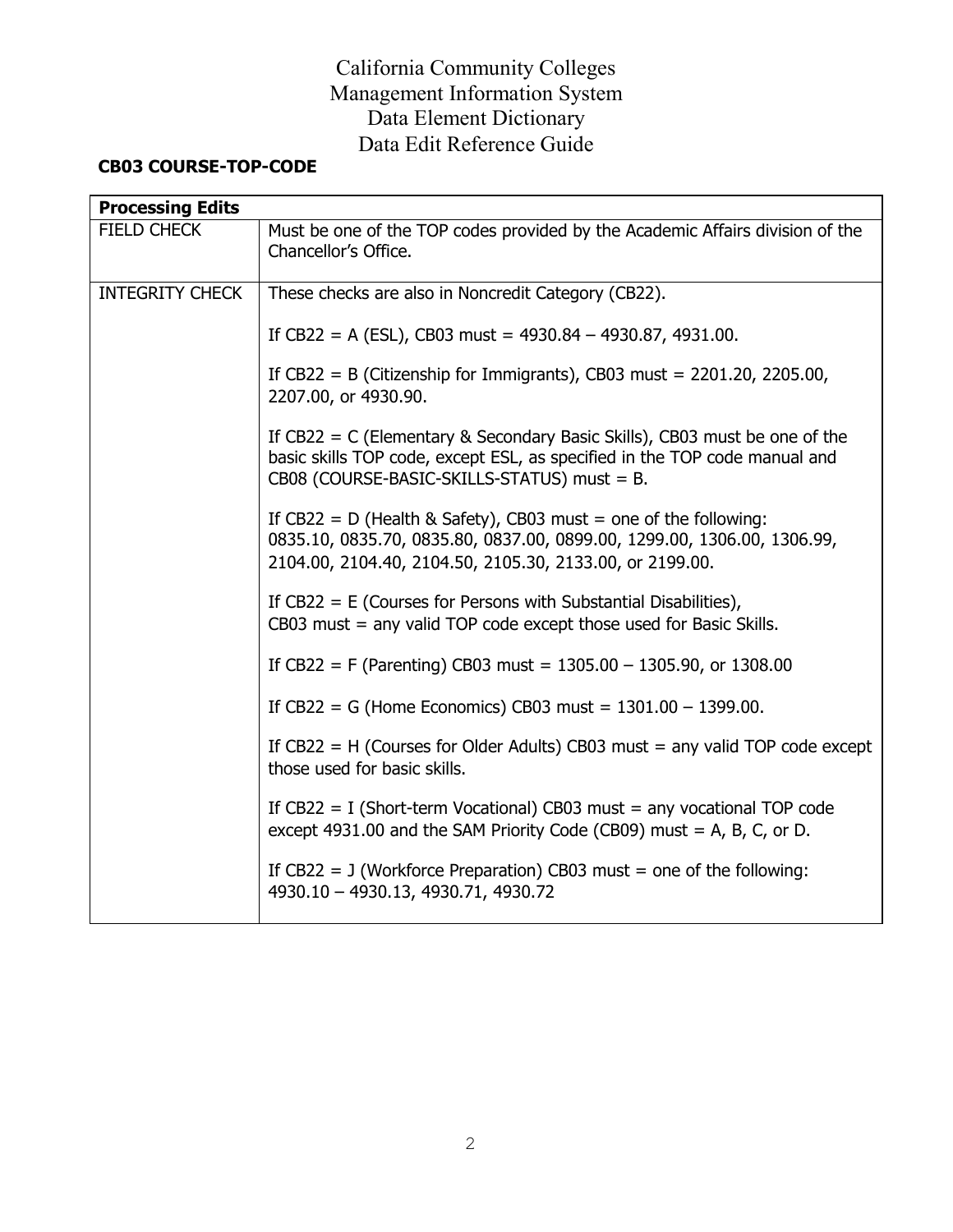## **CB04 COURSE-CREDIT-STATUS**

| <b>Processing Edits</b>            |                                                                                                                                                                                                                                                                                                                                                                                                                              |
|------------------------------------|------------------------------------------------------------------------------------------------------------------------------------------------------------------------------------------------------------------------------------------------------------------------------------------------------------------------------------------------------------------------------------------------------------------------------|
|                                    |                                                                                                                                                                                                                                                                                                                                                                                                                              |
| <b>FIELD CHECK</b>                 | D, C, or N                                                                                                                                                                                                                                                                                                                                                                                                                   |
| <b>INTEGRITY CHECK</b>             | If Course Transfer Status (CB05) is coded as "Transferable to both UC and CSU"<br>or "Transferable to CSU only" (A or B), then this element must be coded as<br>Credit - Degree Applicable (D").                                                                                                                                                                                                                             |
|                                    | If Basic Skills Status (CB08) is coded as a Basic Skills course (B), then this<br>element must be coded either "Credit - Not Degree Applicable" or "Noncredit"<br>$(C$ or $N.$ )                                                                                                                                                                                                                                             |
|                                    | If Credit Status (CB04) is coded as "Non-Credit" (N), then Units of Credit<br>Maximum (CB06) must be coded as zeros.                                                                                                                                                                                                                                                                                                         |
|                                    | If Credit Status (CB04) is coded as "Non-Credit" (N), then Classification Status<br>$(CB11)$ must = J, K, or L.                                                                                                                                                                                                                                                                                                              |
|                                    | If Noncredit Category (CB22) is not "Y" (Not Applicable, Credit course)<br>then Credit Status (CB04) must be coded N (Noncredit).                                                                                                                                                                                                                                                                                            |
|                                    | If this element is coded as D or C, Noncredit Category (CB22) must be coded<br>"Y" (Not Applicable, Credit course.)                                                                                                                                                                                                                                                                                                          |
|                                    | If Credit Status (CB04) is coded "N", Noncredit Category (CB22) must not be<br>"Y" (Not Applicable, Credit course.)                                                                                                                                                                                                                                                                                                          |
| <b>REFERENTIAL</b><br><b>CHECK</b> | There are three edits performed in this category:<br>If SX04 is reported as A, B, C, D, F, P, or NP, the CB04 of the<br>1.<br>associated Course record MUST be coded as C or D.<br>2. If SX04 is reported as "UG", then CB04 of the associated Course record<br>MUST be coded as "N".<br>3. If Course Credit Status is coded as non-credit (CB04=N) the Section<br>Units Maximum MUST be coded as ZEROS.<br>4. Units Minimum |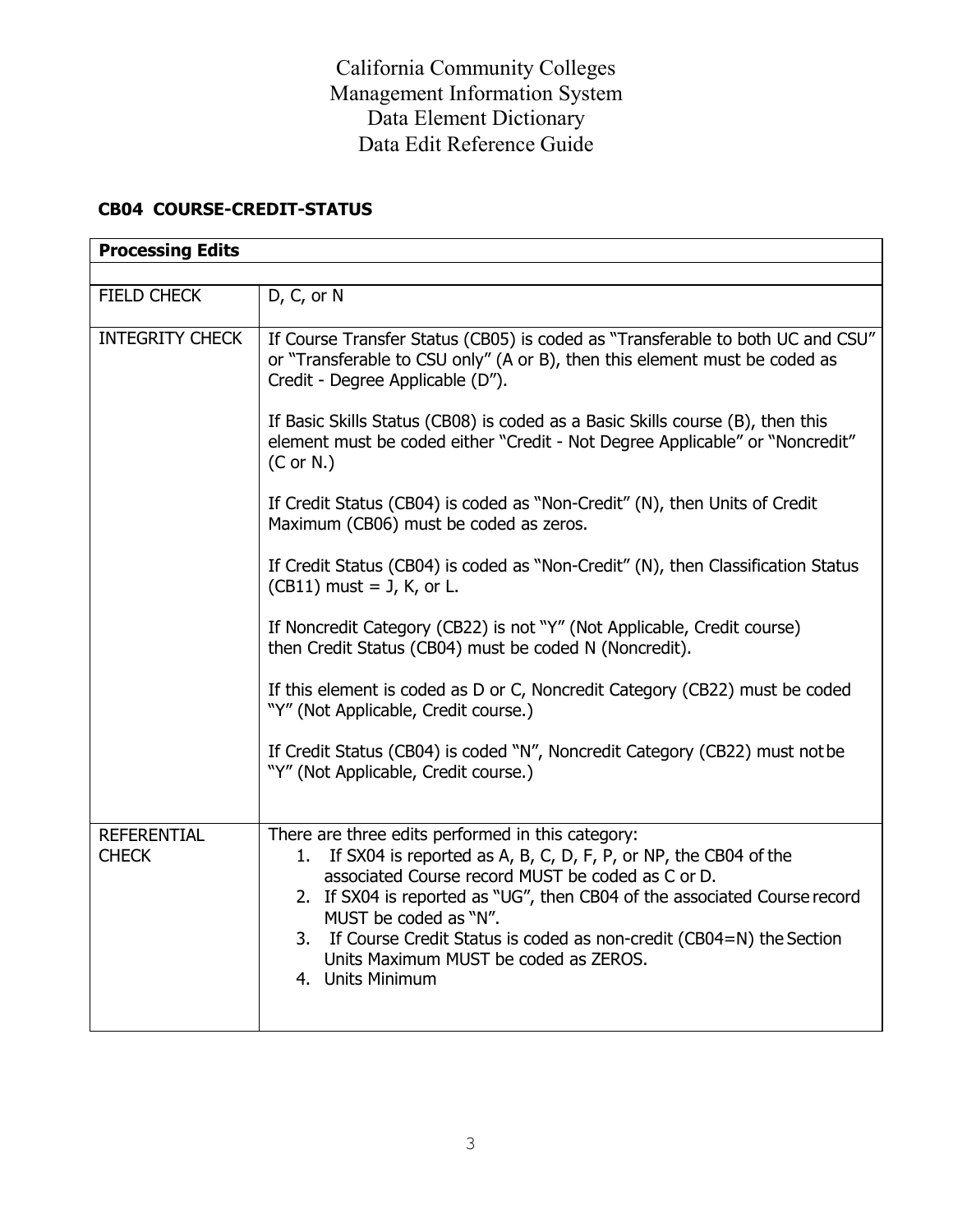## **CB05 COURSE-TRANSFER-STATUS**

| <b>Processing Edits</b> |                                                                                                                                                                                                                                                                            |
|-------------------------|----------------------------------------------------------------------------------------------------------------------------------------------------------------------------------------------------------------------------------------------------------------------------|
| <b>FIELD CHECK</b>      | A, B, or C                                                                                                                                                                                                                                                                 |
| <b>INTEGRITY CHECK</b>  | If this element is coded as "A" or "B" (Transferable to both UC and CSU) or<br>(Transferable to CSU only), then Course Credit Status (CB04) must be coded as<br>"D" (Credit - Degree Applicable.)<br>If a course is coded as (N) for CB04, then CB05 must be coded as (C). |
|                         |                                                                                                                                                                                                                                                                            |

## **CB06 COURSE-UNITS-OF-CREDIT-MAXIMUM**

| <b>Processing Edits</b> |                                                                                                                                              |
|-------------------------|----------------------------------------------------------------------------------------------------------------------------------------------|
| <b>FIELD CHECK</b>      | Must be numeric                                                                                                                              |
| <b>INTEGRITY CHECK</b>  | Units of Credit Maximum (CB06) must be $>$ or $=$ to Units of Credit Minimum<br>(CB07.)                                                      |
|                         | If a course is coded as (C or D) in CB04 then CB06 may not be coded as (zero)                                                                |
|                         | If Course Credit Status (CB04) is coded as Noncredit (N), then this element<br>must be coded as zeros.                                       |
|                         | If Course Noncredit Category (CB22) is <b>not</b> coded 'Y' (Not Applicable, Credit<br>course), Units of Credit Maximum (CB06) must be zero. |

## **CB07 COURSE-UNITS-OF-CREDIT-MINIMUM**

| <b>Processing Edits</b> |                                                                                                                                |
|-------------------------|--------------------------------------------------------------------------------------------------------------------------------|
| <b>FIELD CHECK</b>      | Must be numeric                                                                                                                |
| <b>INTEGRITY CHECK</b>  | If Course Credit Status (CB04) is coded as Noncredit (N), then this element<br>must be coded as zeros.                         |
|                         | If a course is coded as (C or D) in CB04 then CB06 may not be coded as (zero)                                                  |
|                         | If Course Noncredit Category (CB22) is ne 'Y' (Not Applicable, Credit course),<br>Units of Credit Minimum (CB07) must be zero. |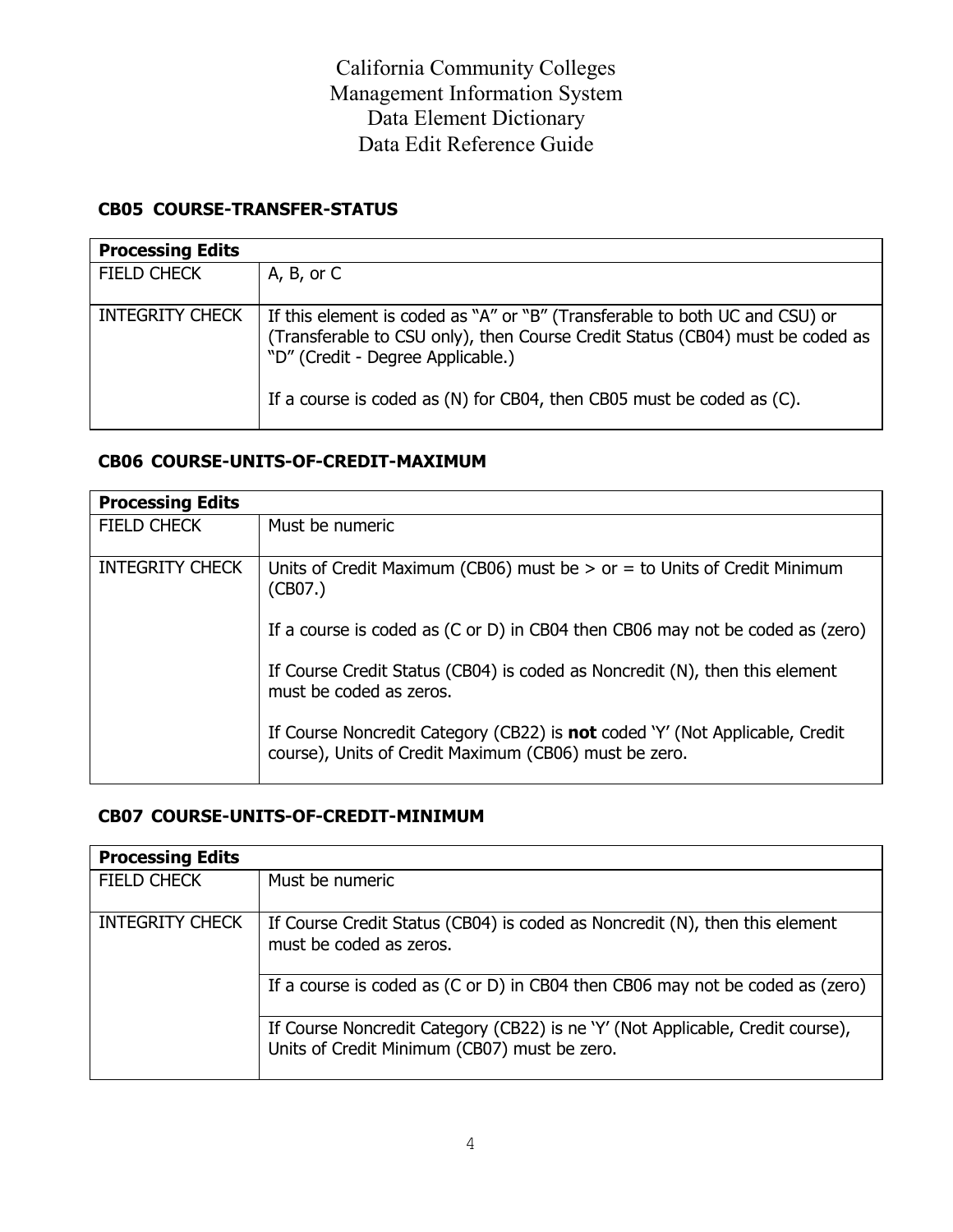## **CB08 COURSE-BASIC-SKILLS-STATUS**

| <b>Processing Edits</b> |                                                                                                                                                                             |
|-------------------------|-----------------------------------------------------------------------------------------------------------------------------------------------------------------------------|
| <b>FIELD CHECK</b>      | N or B                                                                                                                                                                      |
| <b>INTEGRITY CHECK</b>  | If this element is coded as a Basic Skills course (B), then Course Credit Status<br>(CB04) must be coded either "Credit - Not Degree Applicable" or "Noncredit"<br>(Cor N). |

## **CB09 COURSE-SAM-PRIORITY-CODE**

| <b>Processing Edits</b> |                                                                                                                                                                                                                                                           |
|-------------------------|-----------------------------------------------------------------------------------------------------------------------------------------------------------------------------------------------------------------------------------------------------------|
| <b>FIELD CHECK</b>      | A, B, C, D, or E                                                                                                                                                                                                                                          |
| <b>INTEGRITY CHECK</b>  | If CB22 (Course Noncredit Category) = I (Short-term Vocational: Includes<br>programs with high employment potential), the Course TOP Code (CB03) must<br>= any vocational TOP code except 4931.00 and this element (CB09) must be<br>coded A, B, C, or D. |

## **CB10 COURSE-COOP-WORK-EXP-ED-STATUS**

| <b>Processing Edits</b> |        |
|-------------------------|--------|
|                         |        |
| <b>FIELD CHECK</b>      | N or C |

## **CB11 COURSE-CLASSIFICATION-STATUS**

| <b>Processing Edits</b> |                                                                                                |
|-------------------------|------------------------------------------------------------------------------------------------|
| <b>FIELD CHECK</b>      | Y, J, K, L                                                                                     |
| <b>INTEGRITY CHECK</b>  | If Course Credit Status (CB04) is Noncredit (N),<br>CB11 must be coded J, K, or L (Noncredit.) |
|                         | If CB04 is C or D, CB11 = Y.                                                                   |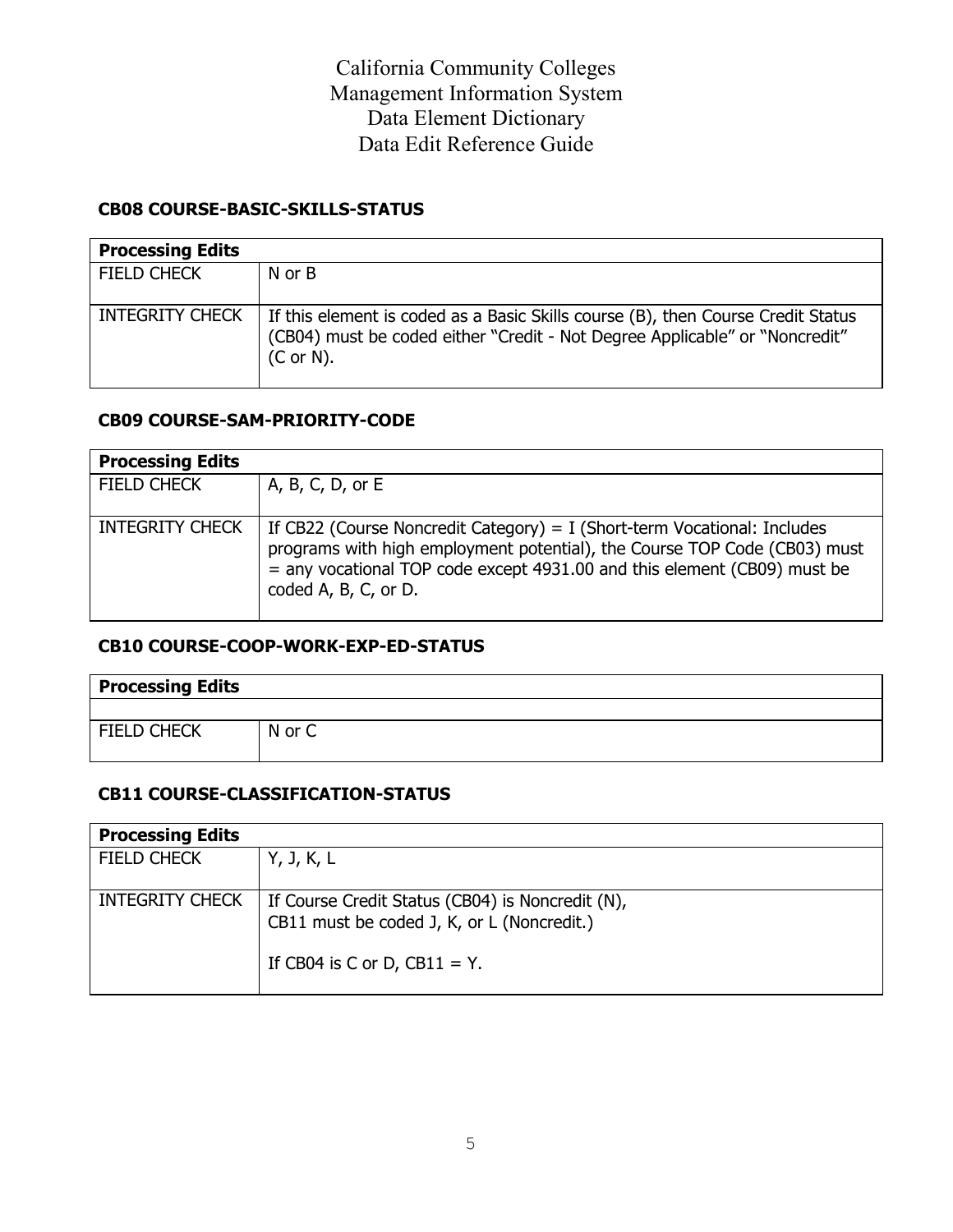#### **CB12 COURSE-REPEATABILITY**

| <b>Processing Edits</b> |  |
|-------------------------|--|
|                         |  |
| <b>FIELD CHECK</b>      |  |

# DELETED

#### **CB13 COURSE-SPECIAL-CLASS-STATUS**

| <b>Processing Edits</b> |        |  |
|-------------------------|--------|--|
|                         |        |  |
| <b>FIELD CHECK</b>      | S or N |  |

## **CB14 COURSE-CAN-CODE**

| <b>Processing Edits</b> |  |
|-------------------------|--|
|                         |  |
| FIELD CHECK             |  |
| <b>INTEGRITY CHECK</b>  |  |

## **CB15 COURSE-CAN-SEQ-CODE**

| <b>Processing Edits</b> |  |
|-------------------------|--|
|                         |  |
| FIELD CHECK             |  |
|                         |  |
| <b>INTEGRITY CHECK</b>  |  |
|                         |  |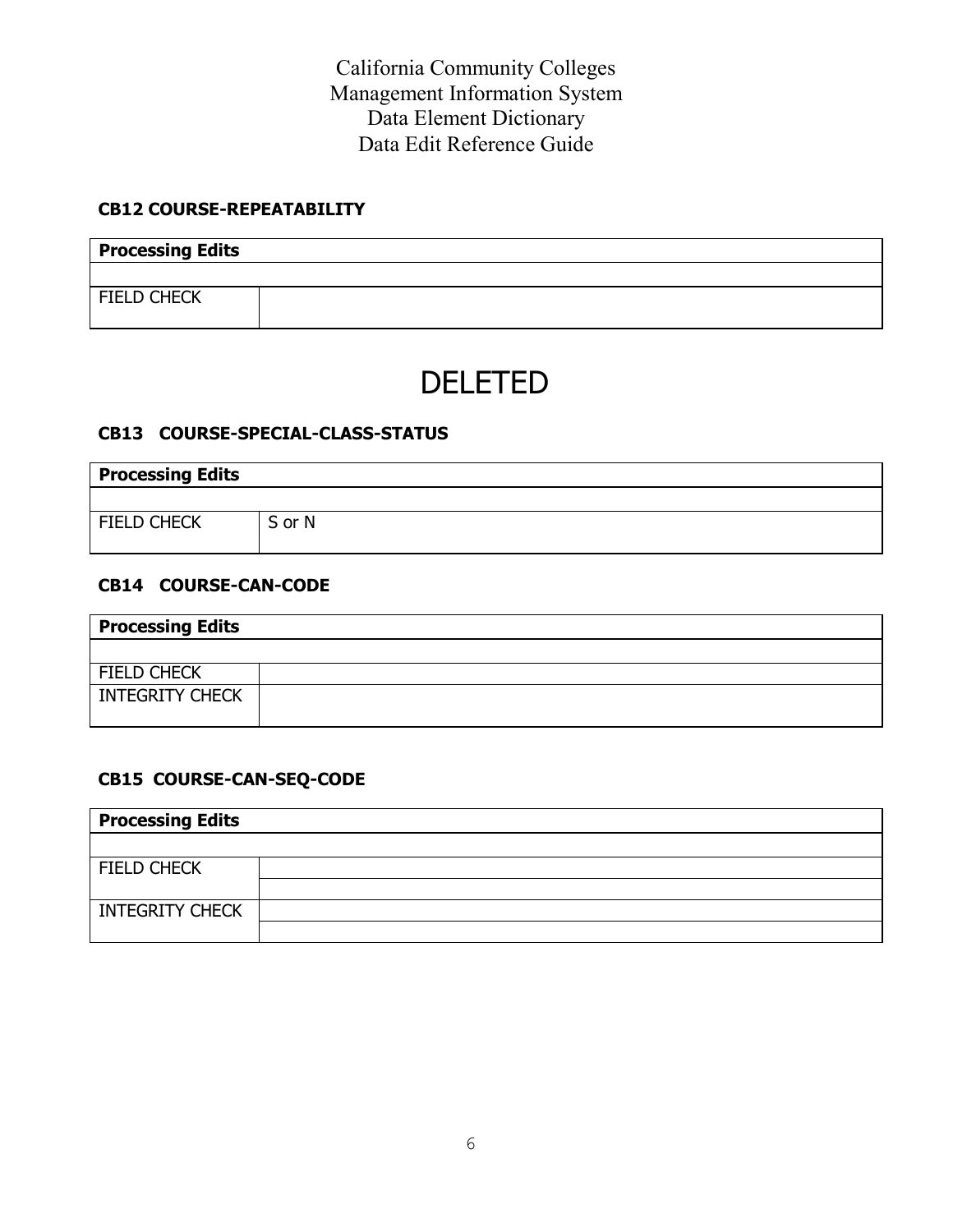#### **CB16 COURSE-SAME-AS-DEPARTMENT-NUMBER1**

| <b>Processing Edits - (DELETED)</b> |  |  |
|-------------------------------------|--|--|
|                                     |  |  |
| <b>FIELD CHECK</b>                  |  |  |
|                                     |  |  |

#### **CB17 COURSE-SAME-AS-DEPARTMENT-NUMBER2**

| <b>Processing Edits - (DELETED)</b> |  |  |
|-------------------------------------|--|--|
|                                     |  |  |
| <b>FIELD CHECK</b>                  |  |  |
|                                     |  |  |

#### **CB18 COURSE-SAME-AS-DEPARTMENT-NUMBER3**

| <b>Processing Edits - (DELETED)</b> |  |  |
|-------------------------------------|--|--|
|                                     |  |  |
| FIELD CHECK                         |  |  |
|                                     |  |  |

## **CB19 COURSE-CROSSWALK-CRS-DEPT-NAME**

| <b>Processing Edits</b> |  |
|-------------------------|--|
|                         |  |
| <b>FIELD CHECK</b>      |  |
|                         |  |
| INTEGRITY CHECK         |  |
|                         |  |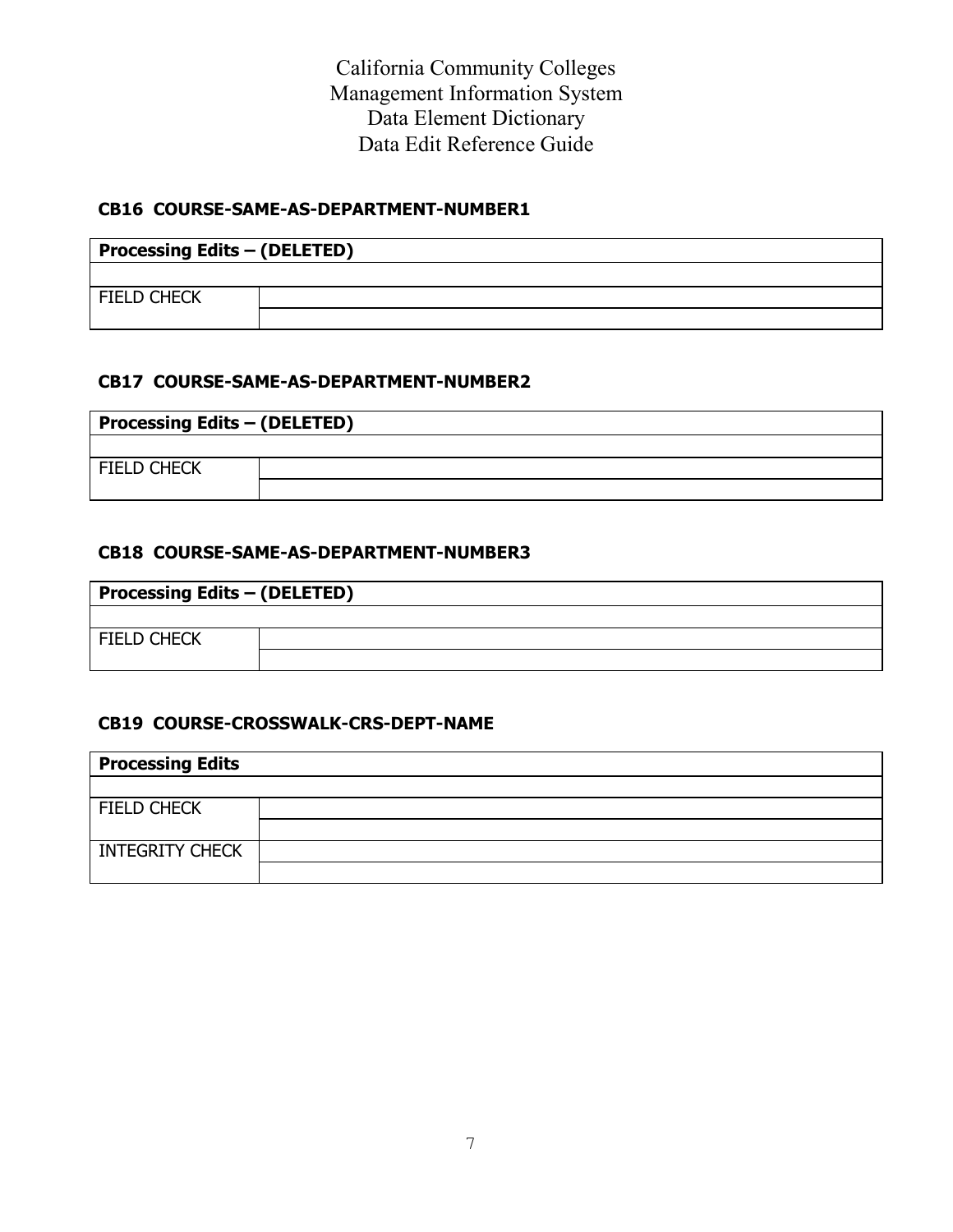## **CB20 COURSE-CROSSWALK-CRS-NUMBER**

| <b>Processing Edits</b> |  |
|-------------------------|--|
|                         |  |
| <b>FIELD CHECK</b>      |  |
|                         |  |
| <b>INTEGRITY CHECK</b>  |  |
|                         |  |
|                         |  |

## **CB21 COURSE-PRIOR-TO-COLLEGE-LEVEL**

| <b>Processing Edits</b>                                                                                                                             |                                                                                       |  |  |
|-----------------------------------------------------------------------------------------------------------------------------------------------------|---------------------------------------------------------------------------------------|--|--|
|                                                                                                                                                     |                                                                                       |  |  |
| Only courses with a TOP code listed in the coding instructions can have a value of A through H. All<br>other courses <b>must</b> have a value of Y. |                                                                                       |  |  |
|                                                                                                                                                     |                                                                                       |  |  |
| Except for courses with a TOP code of 4930.84, 4930.85, 4930.86, or 4930.87 transferable credit<br>courses must have a code of Y.                   |                                                                                       |  |  |
|                                                                                                                                                     |                                                                                       |  |  |
| Noncredit courses with a TOP code listed in the coding instructions will have a code of Y if they are<br>not basic skills.                          |                                                                                       |  |  |
| The rubrics for coding CB21 can be found at:                                                                                                        |                                                                                       |  |  |
| http://www.cccco.edu/ChancellorsOffice/Divisions/AcademicAffairs/CB21CoursePriortoTransferRubrics/                                                  |                                                                                       |  |  |
| tabid/1923/Default.aspx                                                                                                                             |                                                                                       |  |  |
| <b>FIELD CHECK</b>                                                                                                                                  | A, B, C, D, E, F, G, H, or Y                                                          |  |  |
|                                                                                                                                                     |                                                                                       |  |  |
| <b>INTEGRITY CHECK</b>                                                                                                                              | Refer to the table of valid combinations of values for CB04, CB05, CB08, and<br>CB21. |  |  |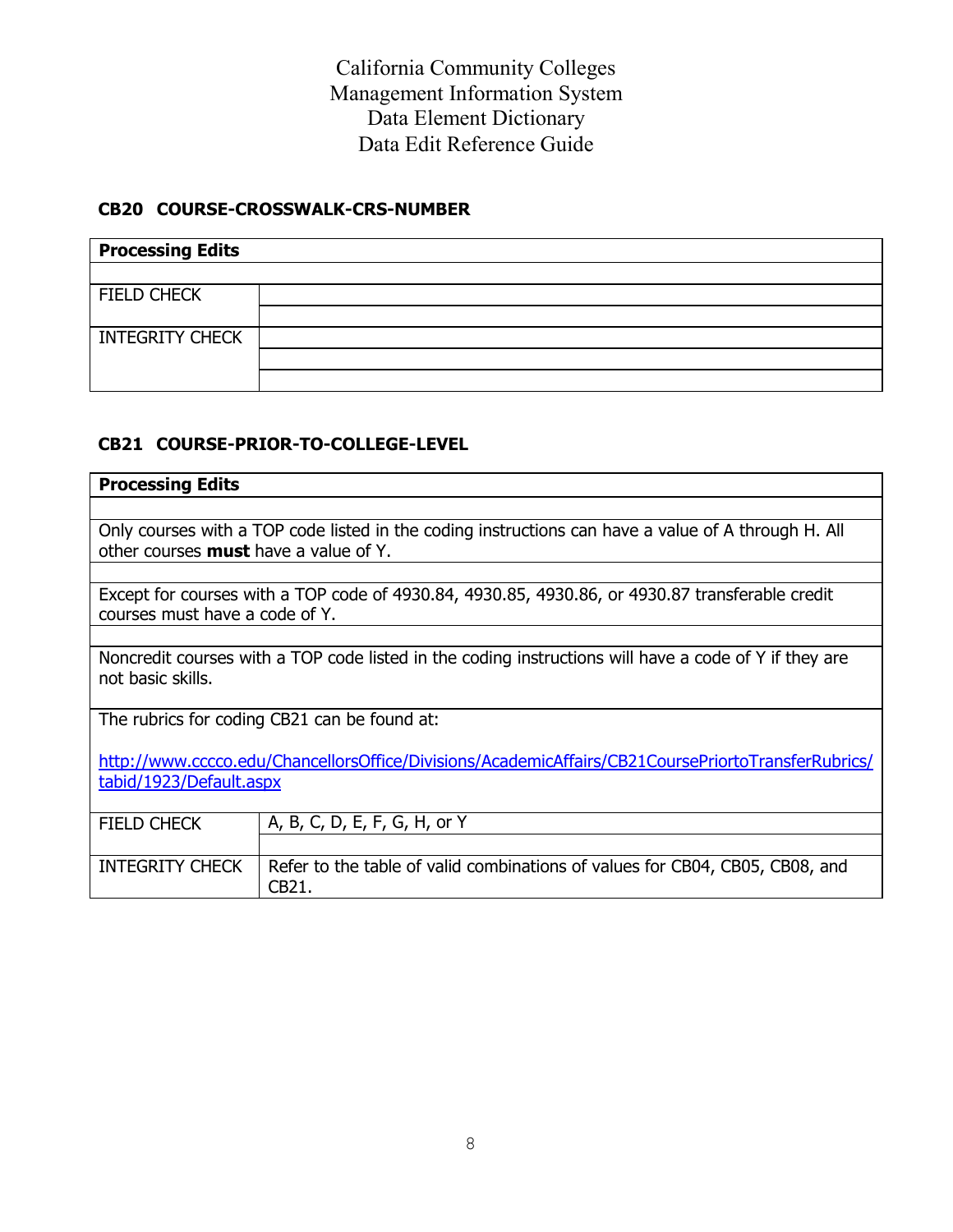## **CB22 COURSE-NONCREDIT-CATEGORY**

## **Processing Edits**

No state apportionment shall be made for any course or class that is not set forth in CEC subdivision 84757 (a) and for which no credit is given.

| <b>FIELD CHECKS</b>                                                            | A, B, C, D, E, F, G, H, I, J, Y                                                  |  |  |  |  |
|--------------------------------------------------------------------------------|----------------------------------------------------------------------------------|--|--|--|--|
|                                                                                |                                                                                  |  |  |  |  |
| <b>INTEGRITY CHECKS</b>                                                        | If CB22 is A-J: Course Credit Status (CB04) must = $N$ (noncredit),              |  |  |  |  |
|                                                                                | Units of Credit Maximum (CB06) must = $0$ ,                                      |  |  |  |  |
|                                                                                | Units of Credit Minimum (CB07) must = $0$ ,                                      |  |  |  |  |
|                                                                                | Course Transfer Status (CB05) $must = C$ (not transferable)                      |  |  |  |  |
|                                                                                |                                                                                  |  |  |  |  |
|                                                                                | If Credit Status (CB04) = $D$ or C (credit status),                              |  |  |  |  |
|                                                                                | Noncredit Category (CB22) must = $Y$ (credit course)                             |  |  |  |  |
|                                                                                |                                                                                  |  |  |  |  |
|                                                                                | If Credit Status (CB04) = $N$ (noncredit),                                       |  |  |  |  |
|                                                                                | Noncredit Category (CB22) cannot $= Y$ (credit course)                           |  |  |  |  |
|                                                                                |                                                                                  |  |  |  |  |
|                                                                                | If $CB22 = C$ , then Basic Skills Status (CB08) must = B (a basic skills course) |  |  |  |  |
|                                                                                |                                                                                  |  |  |  |  |
|                                                                                | If $CB22 = (A,B,C,D,$ or F) then use the CB22 Lookup Table for valid TOP codes   |  |  |  |  |
|                                                                                |                                                                                  |  |  |  |  |
| If $CB22 = G$ , then the first two digits of Course Top Code (CB03) must be 13 |                                                                                  |  |  |  |  |
|                                                                                |                                                                                  |  |  |  |  |
|                                                                                | If $CB22 = I$ or J, then Course Top Code (CB03) cannot = 493100                  |  |  |  |  |
|                                                                                |                                                                                  |  |  |  |  |
|                                                                                | If CB22 = A-J, Classification Status (CB11) must be J, K, or L                   |  |  |  |  |
|                                                                                |                                                                                  |  |  |  |  |
|                                                                                | If CB22 = I or J, then Course Top Code (CB03) must have TOP_VE_Status = $*$      |  |  |  |  |
|                                                                                |                                                                                  |  |  |  |  |
|                                                                                | If $CB22 = I$ , then SAM Priority Code (CB09) must be A, B, C, or D              |  |  |  |  |
|                                                                                |                                                                                  |  |  |  |  |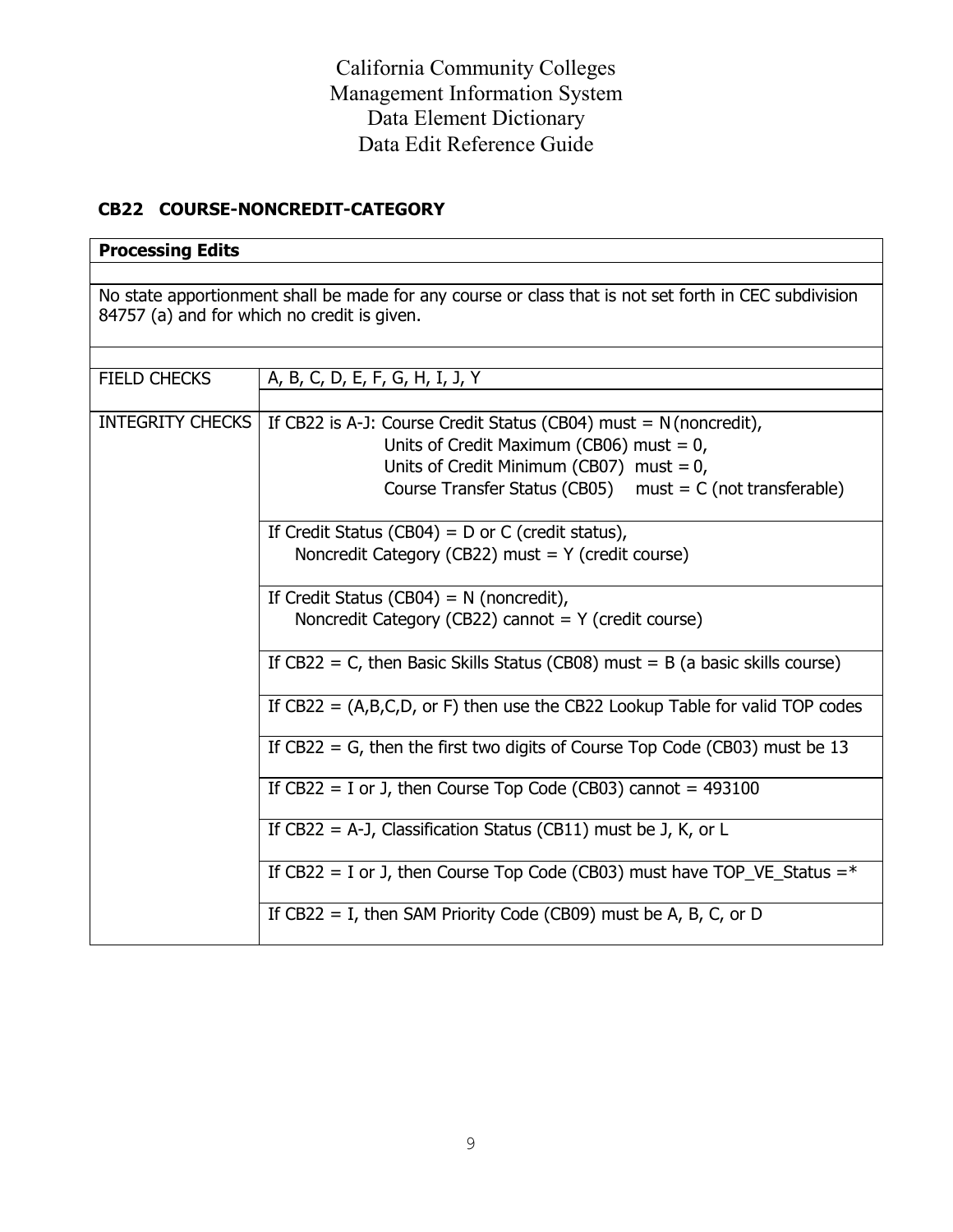## **CB22 COURSE-NONCREDIT-CATEGORY**

| <b>Noncredit Eligibility Category</b><br>[CEC, Title 3, § 84757] | <b>CB22 Code</b> | <b>Valid TOP</b><br><b>Codes</b> |
|------------------------------------------------------------------|------------------|----------------------------------|
| <b>ESL [English as a Second Language]</b>                        |                  | 493084                           |
|                                                                  |                  | 493085                           |
|                                                                  | A                | 493086                           |
|                                                                  |                  | 493087                           |
|                                                                  |                  | 493100                           |
| <b>Immigrant Education</b><br>[Citizenship/Civic Education]      |                  | 220120                           |
|                                                                  | B                | 220500                           |
|                                                                  |                  | 220700                           |
|                                                                  |                  | 493090                           |
| <b>Elementary &amp; Secondary Basic Skills</b>                   |                  | 150100                           |
|                                                                  |                  | 152000                           |
|                                                                  |                  | 170100                           |
|                                                                  |                  | 170200                           |
|                                                                  |                  | 493009                           |
|                                                                  | $\mathbf C$      | 493014                           |
|                                                                  |                  | 493030                           |
|                                                                  |                  | 493031                           |
|                                                                  |                  | 493032                           |
|                                                                  |                  | 493033                           |
|                                                                  |                  | 493060<br>493062                 |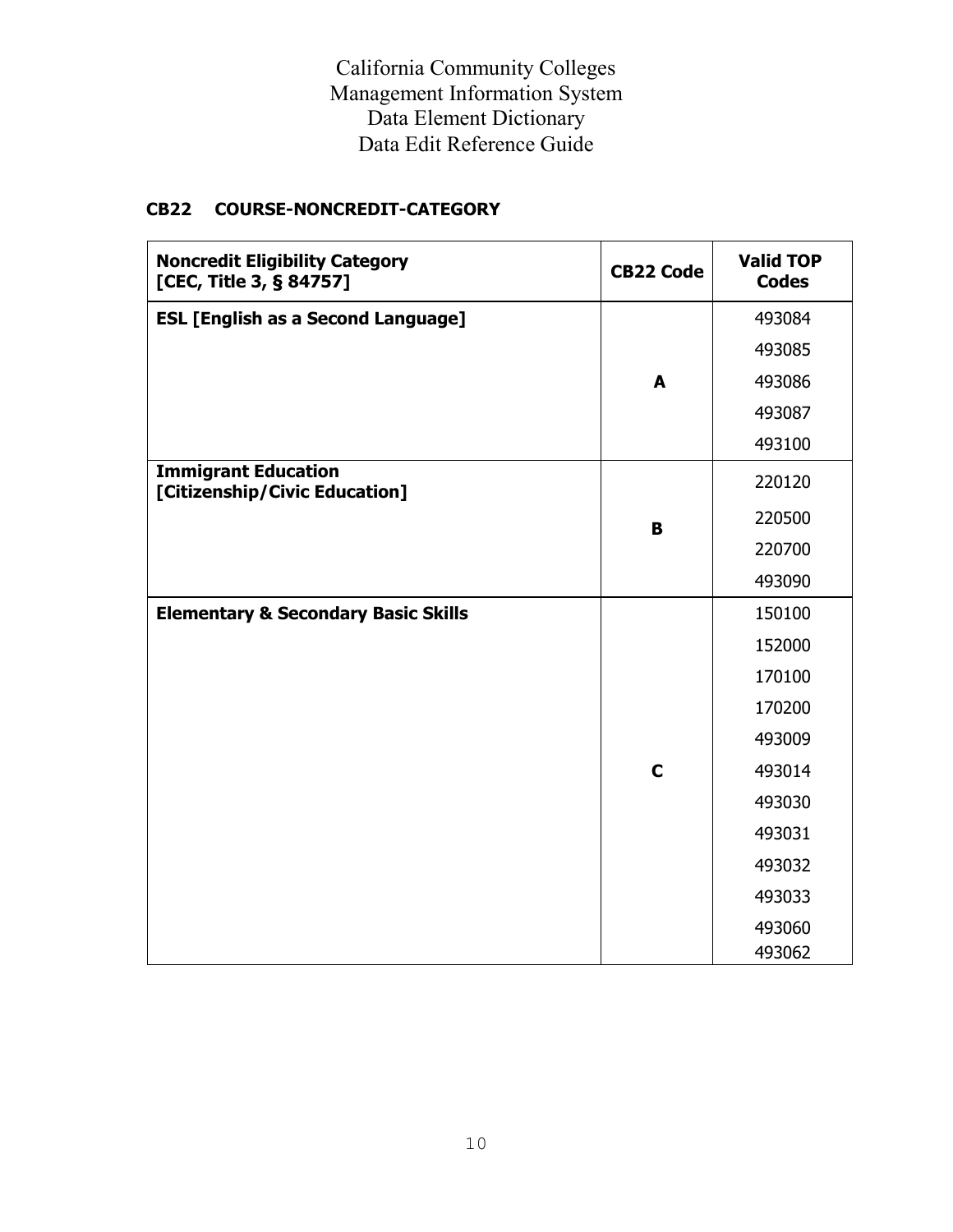| <b>CB22 Noncredit Eligibility Category</b>            | <b>CB22 Code</b> | <b>Valid TOP Codes</b>                                |
|-------------------------------------------------------|------------------|-------------------------------------------------------|
|                                                       |                  | 083510                                                |
|                                                       |                  | 083570                                                |
|                                                       |                  | 083580                                                |
|                                                       |                  | 083700                                                |
|                                                       |                  | 089900                                                |
|                                                       |                  | 129900                                                |
|                                                       | D                | 130600                                                |
| <b>Health &amp; Safety</b>                            |                  | 130630                                                |
|                                                       |                  | 139900                                                |
|                                                       |                  | 210400                                                |
|                                                       |                  | 210440                                                |
|                                                       |                  | 210450                                                |
|                                                       |                  | 210530                                                |
|                                                       |                  | 213300                                                |
|                                                       |                  | 219900                                                |
| <b>Substantial Disabilities</b>                       | Е                | <b>ANY TOP Code</b>                                   |
| <b>Parenting</b>                                      | F                | 130500-130590                                         |
|                                                       |                  | 130800                                                |
| <b>Home Economics/Family &amp; Consumer Science</b>   | G                | 130100-139900                                         |
| <b>Older Adults</b>                                   | н                | <b>ANY TOP Code</b>                                   |
| <b>Short-term Vocational Program/Career Technical</b> | I                | <b>ANY</b><br><b>VOCATIONAL</b><br><b>TOP Code</b>    |
|                                                       | J                | <b>ANY</b><br><b>VOCATIONAL</b><br><b>TOP Code or</b> |
|                                                       |                  | 493010                                                |
| <b>Workforce Preparation</b>                          |                  | 493011                                                |
|                                                       |                  | 493012<br>493013                                      |
|                                                       |                  | 493071                                                |
|                                                       |                  | 493072                                                |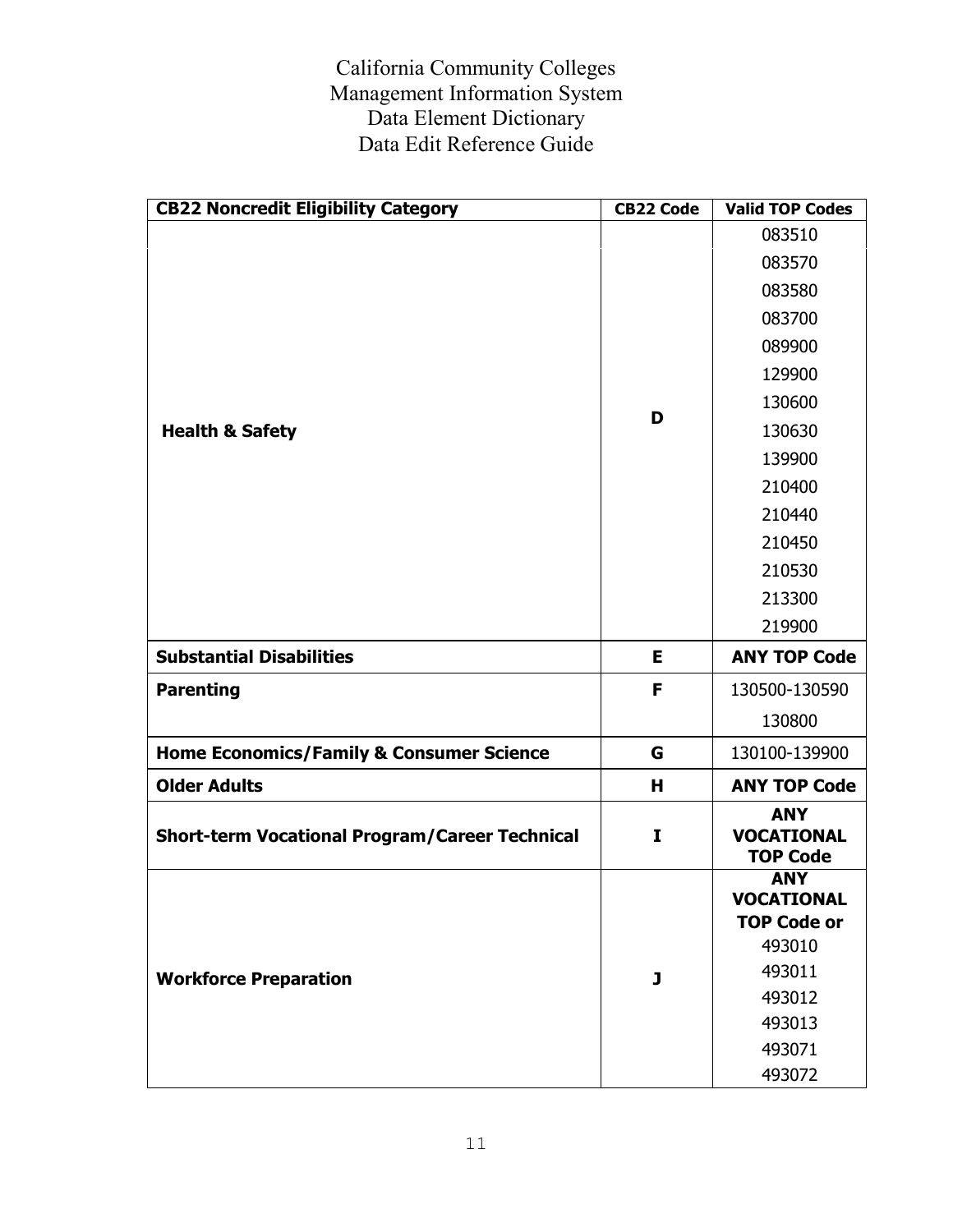## **CB23 FUNDING-AGENCY-CATEGORY**

#### **Processing Edits**

## EDUCATION CODE - SECTION 88550

88550. (a) The chancellor shall implement accountability measures that provide the Governor, Legislature, and general public with accountability measurements of the program that quantify both employer and student outcomes and seek to specifically isolate the impact of the EDNet Program on participants.

(b) The chancellor shall submit a report to the Governor and Legislature on or about March 1 of each year. Sufficient information shall be provided in the report to ensure the understanding of the magnitude of expenditures, by type of expenditure, including those specified in Section 88525, disaggregated by industry cluster and region. The report shall also include the marketing efforts conducted, the type of services provided to colleges and employers, and the number of businesses, students, and employees served, and identify the benchmarks and indicators used to demonstrate the results achieved.

## EDUCATION CODE - SECTION 88525

88525. The California Community Colleges Business Resource Assistance and Innovation Network Trust Fund is hereby established in the State Treasury as a special fund administered by the board of governors. The board of governors may solicit direct contributions for deposit in the fund from various nonstate public and private sources for the purpose of funding the California Community Colleges Economic and Workforce Development Program. Special funds in the trust shall be placed in a surplus money investment account to earn interest. Interest generated by funds deposited in this trust fund shall be reinvested in the fund, and may only be used to fund eligible projects and activities of the economic and workforce development program and related board of governors initiatives. Upon appropriation by the Legislature, the fund may be expended for purposes of administering grants and contracts for providing services, through the program, to public and private entities.

Currently in AB 1800 Oropeza (2004-05 Budget)

Budget Control Language

(h) A primary objective of the Economic Development program is to maximize instruction, to prepare students for entry-level jobs, to increase skills of the current workforce, and to stimulate the growth of businesses through training so that more jobs are created. The chancellor shall submit an annual report to the Legislative Analyst, the budget and fiscal committees of the Legislature, and the Department of Finance, commencing March 1, 2003, and each March 1 annually thereafter, that includes the amount provided to each economic development regional center and each industry-driven regional education and training collaborative, and to the extent practicable, the total number of hours of contract education services, performance-based training, credit and noncredit instruction, and job placements created as a result of this program by each center and collaborative.

FIELD CHECK | A, B or Y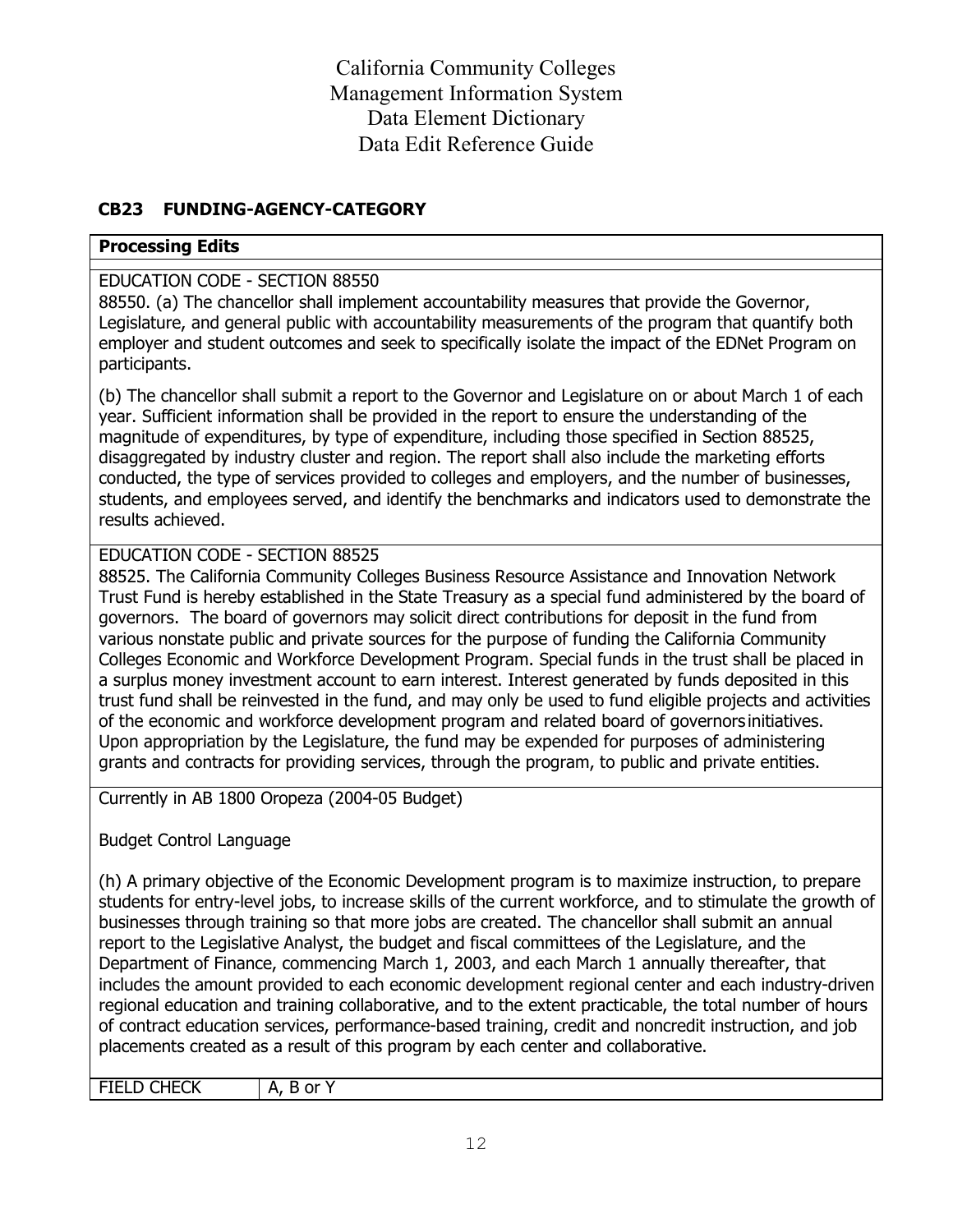## **CB24 COURSE-PROGRAM-STATUS**

#### **Processing Edits**

EDUCATION CODE –  $\S$  70901 as amended by AB 1943 (Nava)

70901. (b) (3) Conduct necessary systemwide research on community colleges and provide appropriate information services, including, but not limited to, definitions for the purpose of uniform reporting, collection, compilation, and analysis of data for effective planning and coordination, and dissemination of information.

70901. (b) (5) (C) (10) Review and approve all educational programs offered by community college districts. The board of governors shall adopt regulations defining the conditions under which a community college district may offer, without the need for approval by the board of governors, a credit course that is not part of an approved educational program. Regulations adopted under this paragraph shall ensure that appropriate safeguards involving training and monitoring are in place, and shall ensure that the authority to offer credit courses that are not part of an approved educational program does not have the effect of permitting community college districts to operate educational programs without the approval of the board of governors.

EDUCATION CODE  $-$  § 70902 as amended by AB 1943 (Nava)

70902. (b) (2) (A) Establish policies for and approve credit courses of instruction and educational programs. The educational programs shall be submitted to the board of governors for approval. A credit course of instruction that is not offered in an approved educational program may be offered without the approval of the board of governors only under conditions authorized by regulations adopted by the board of governors.

(B) The governing board shall establish policies for, and approve, individual courses that are offered in approved educational programs, without referral to the board of governors.

| <b>FIELD CHECK</b>   | 1 or 2                                                               |
|----------------------|----------------------------------------------------------------------|
|                      |                                                                      |
| <b>QUALITY CHECK</b> | If 100% of courses have a value of '1'                               |
|                      | or 100% of courses have a value of '2' <b>REJECT THE SUBMISSION.</b> |
|                      |                                                                      |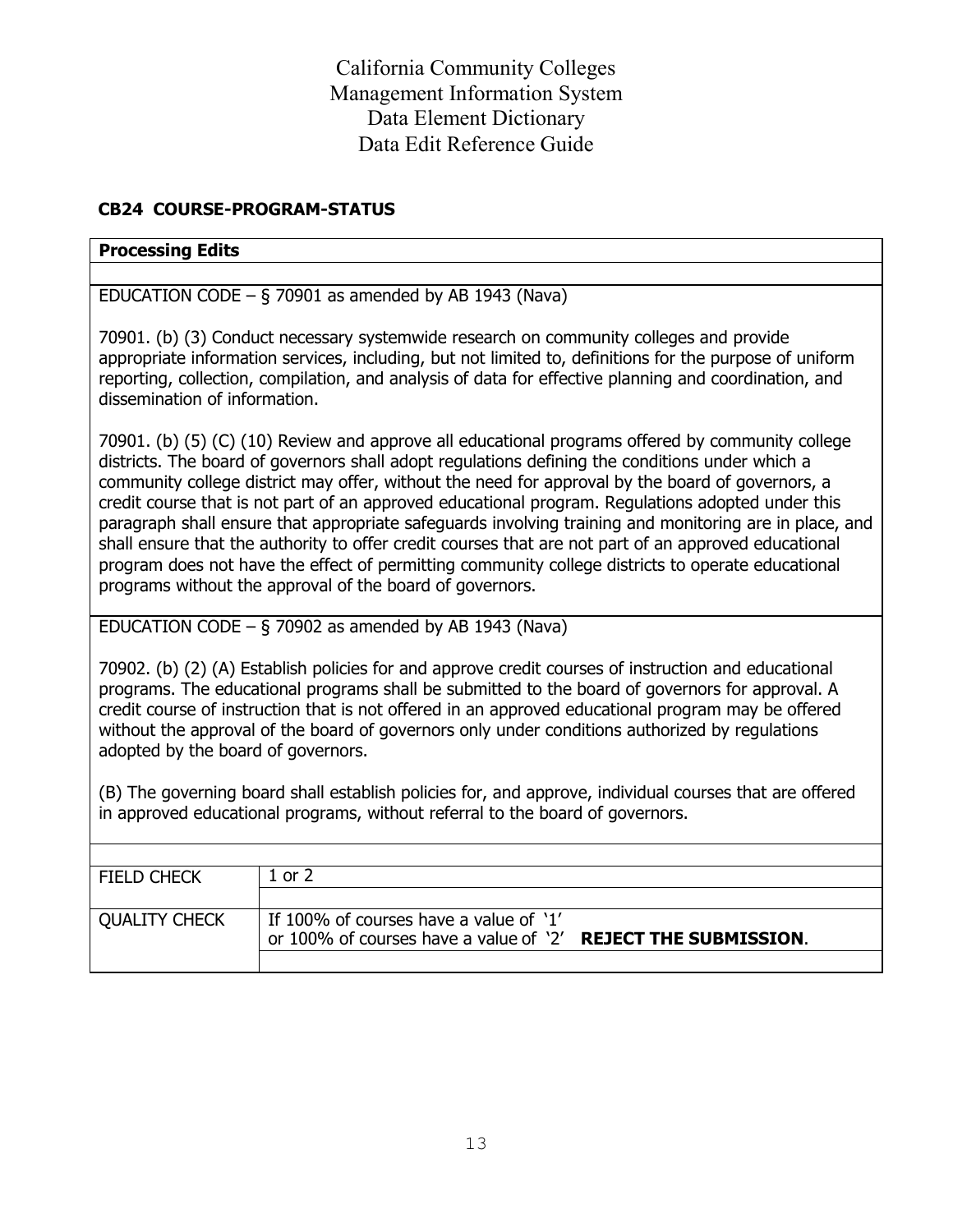# California Community Colleges Management Information System Data Element Dictionary

# **Course Data Elements**

| DFD#                  | DATA ELEMENT NAME                                                                                                                                                                        | <b>FORMAT</b> |
|-----------------------|------------------------------------------------------------------------------------------------------------------------------------------------------------------------------------------|---------------|
| <b>CB25</b>           | <b>COURSE-GENERAL-EDUCATION-STATUS</b>                                                                                                                                                   | X(01)         |
|                       |                                                                                                                                                                                          |               |
| certificate programs. | This element indicates whether a course fulfills general education requirements for<br>mathematics/quantitative reasoning or English composition in the context of transfer, degree, and |               |

| Coding | <b>Meaning</b>                                                                                                                                                                                                                                                     |
|--------|--------------------------------------------------------------------------------------------------------------------------------------------------------------------------------------------------------------------------------------------------------------------|
|        | Course meets any of the following:<br>CSU General Education Breadth Area A2: Written Communication<br>CSU General Education Breadth Area A3: Critical Thinking<br>UC IGETC Area 1A: English Composition<br>UC IGETC Area 1B: Critical Thinking-English Composition |
| A      | OR<br>Course has a general education certification or articulation agreement that<br>ensures the course fulfills English composition requirements at an accredited<br>four-year institution                                                                        |
|        | OR<br>Course fulfills local general education requirements for English Composition as<br>outlined in Title 5 Section 55063                                                                                                                                         |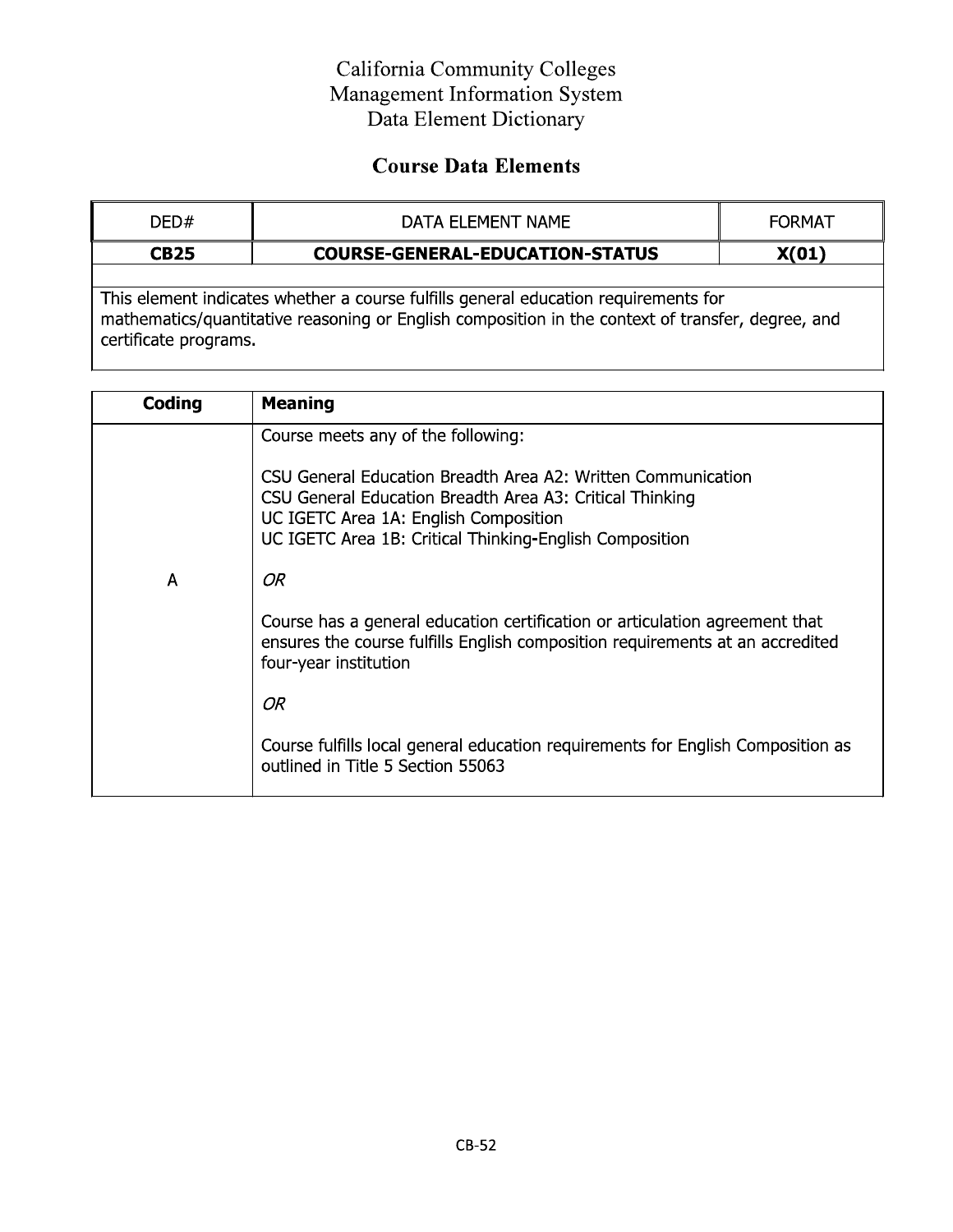## California Community Colleges Management Information System Data Element Dictionary

# **Course Data Elements**

| Coding | <b>Meaning</b>                                                                                                                                                                                                                                                                                                                                                                                        |
|--------|-------------------------------------------------------------------------------------------------------------------------------------------------------------------------------------------------------------------------------------------------------------------------------------------------------------------------------------------------------------------------------------------------------|
| B      | Course meets any of the following:<br>CSU General Education Breadth Area B4: Mathematics/Quantitative Reasoning<br>UC IGETC Area 2: Mathematical Concepts and Quantitative Reasoning<br>OR<br>Course has a general education certification or articulation agreement that<br>ensures the course fulfills mathematics or quantitative reasoning requirements at<br>an accredited four-year institution |
|        | Course is not transferrable to fulfill general education mathematics or<br>quantitative reasoning at a four-year institution, but fulfills local general<br>education requirements for Analytical Thinking or Mathematics Competency as<br>outlined in Title 5 section 55063                                                                                                                          |
| v      | Not Applicable                                                                                                                                                                                                                                                                                                                                                                                        |

## CB25 COURSE-GENERAL-EDUCATION-STATUS

| <b>Processing Edits</b> |                                                                                                                                            |
|-------------------------|--------------------------------------------------------------------------------------------------------------------------------------------|
| <b>FIELD CHECK</b>      | A, B, C, Y                                                                                                                                 |
|                         |                                                                                                                                            |
| <b>INTEGRITY CHECK</b>  | If CB25 is coded as A or B, Course-Transfer-Status (CB05) must be coded as A<br>or B                                                       |
|                         | If CB25 is coded as C, Course-Credit-Status (CB04) must be coded as D                                                                      |
|                         | If Course-Prior-to-College-Level (CB21) is coded as two or more levels below<br>transfer (B, C, D, E, F, G, or H), CB25 must be coded as Y |

# CB25 COURSE-GENERAL-EDUCATION-STATUS

## **Change History**

Implement: Summer 2019 term 195, 196.